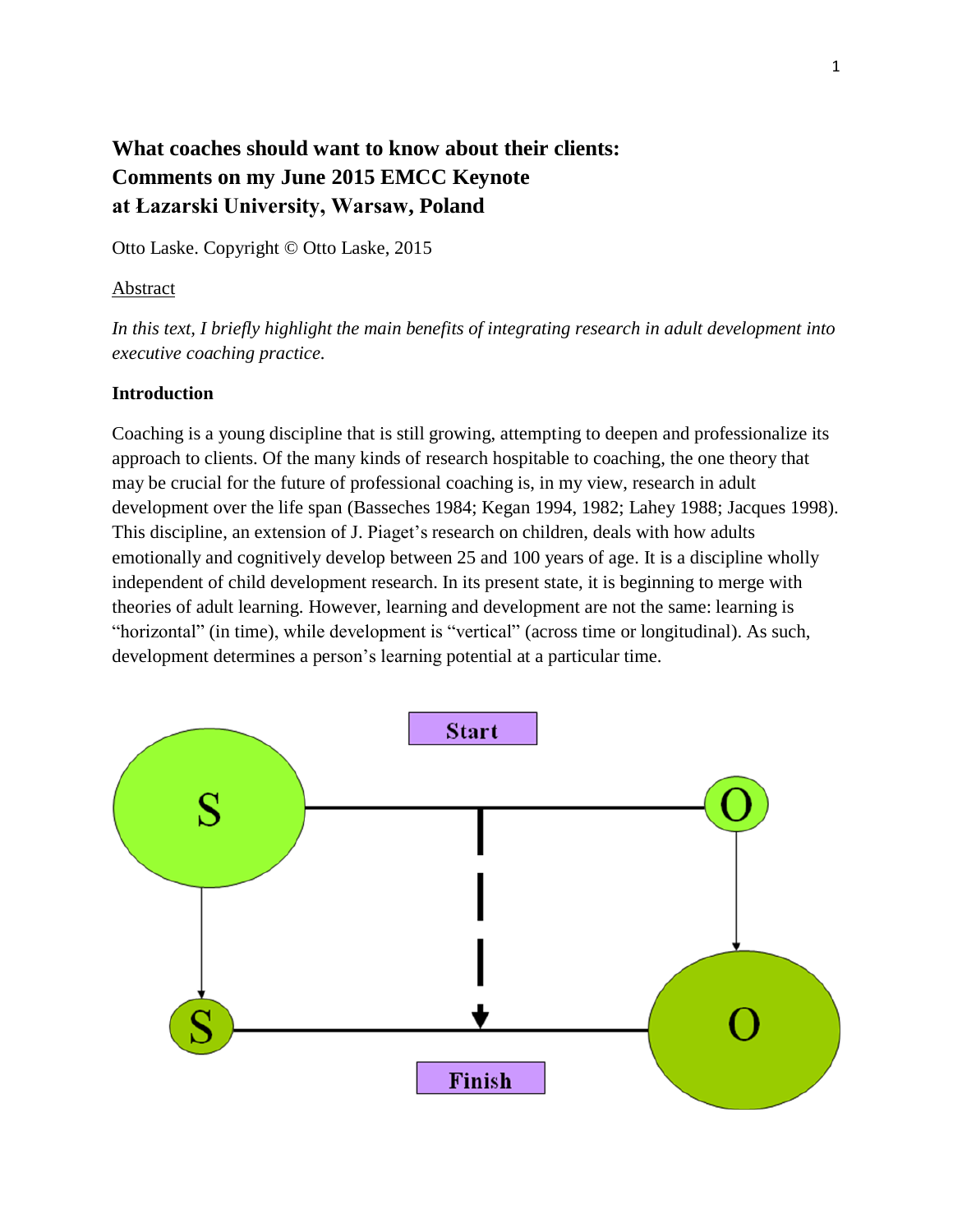# Fig. 1. Adult development originates in loss of ego-centrism (Piaget)

We can translate adult development summarily as "loss of ego-centrism", both in adults' emotional and cognitive life. When considered in terms of subject and object, the infant begins life as a huge subject without much of an object, while in late adulthood the person the infant has become experiences herself as a tiny speck in a huge universe (object) that will outlast her. This dramatic movement over each human being's lifespan is referred to as adult development.

The transformation indicated here is best seen as "vertical", across time; spanning many years. It is not simply a snapshot "change" but fundamentally affects a person's feelings, thinking, and doing. In contrast to adult development, learning and behavior are located along a horizontal axis, "in time". As individuals, we live at the intersection of both axes, as shown in Fig. 2.

## **Ego versus Self**

When we approach coaching, whether life or executive, from this perspective, what we see is indicated in Fig. 2.



Fig. 2 Coachees' (and coaches') egoic self, embedded in a ("vertical") social-emotional and cognitive self

Fig. 2 shows what in my keynote I referred to as "what coaches should want to know about their clients". Because if they knew it, they would eagerly want to extend their work beyond the Ego, seat of behavior, to coachees' Self, seat of what in the *Constructive Developmental Framework*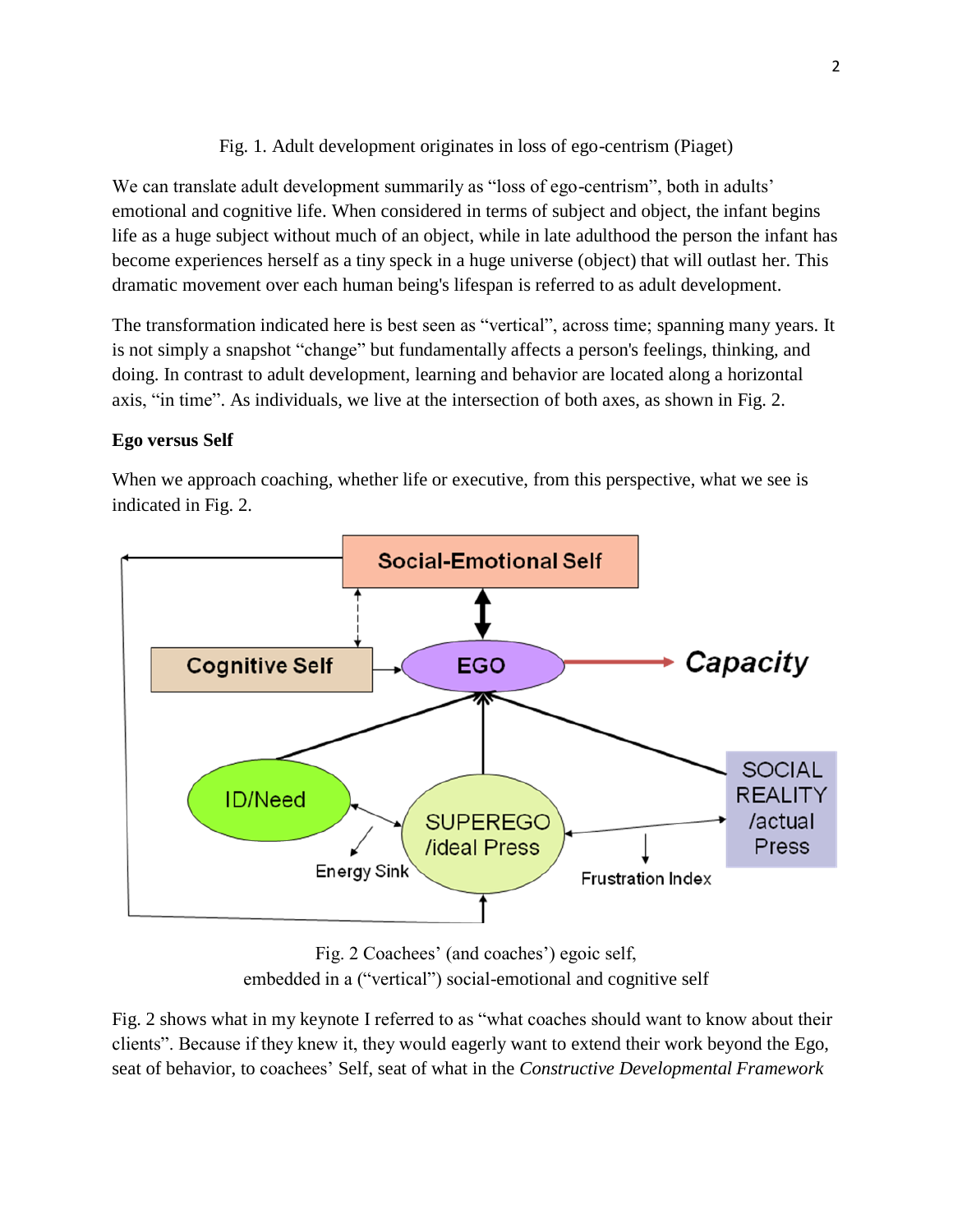[\(https://en.wikipedia.org/wiki/constructive\\_developmental\\_framework\)](https://en.wikipedia.org/wiki/constructive_developmental_framework) is called a person's *Frame of Reference*.

As Fig. 2 shows, Frame of Reference – "world view" -- guides how the Ego "behaves", in that it puts egoic strivings into the context of a transformational system, here called Self. This Self has two dimensions: social-emotional and cognitive.

### **Consequences for coaching**

What are the consequences of this perspective for coaching as a profession, both for coach and coachee (who, developmentally, "sit in the same boat").



Fig. 3. Executive coaching happens at the intersection of horizontal learning and vertical development

Fig. 3 shows how the vertical axis intersects with the horizontal one to create *Capacity*, the capability to deliver work. This is where executive coaching sets in. In a developmental perspective, coaching is not primarily focused on "changing behavior" (horizontal axis), but on "changing Frame of Reference" (vertical axis), because it is the latter that determines the former. Clearly then, coaching along the horizontal -- behavioral – axis alone is insufficient for most coachees, especially at high levels of organizational accountability (where we find executive teams and boards of directors).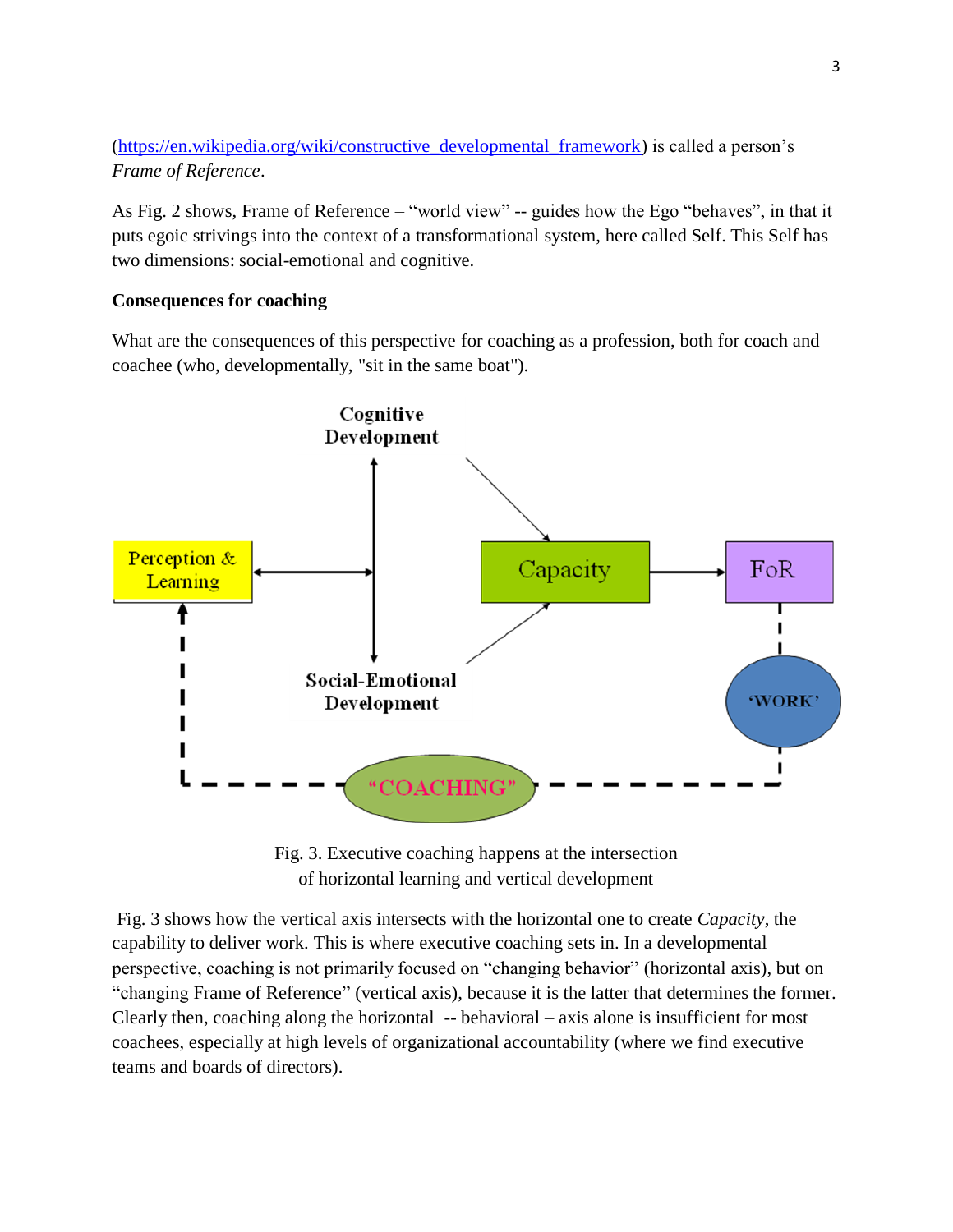### **Social-Emotional Adult Development**

To clarify social-emotional development, consider Fig. 4, below. As seen, adults position themselves emotionally according to 5 "stages" indicating an increasingly more mature view of themselves (FoR). The developmental trajectory is characterized by the alternative focus on self and others; it reaches from the "instrumentalist" adult who uses others as her instrument to the "self-aware" adult who no longer defines herself by origin, education, profession, social rank but simply as "being human" (and thus mortal). Between each main "stage", there exist 4 intermediate stages (Lahey et al., 1988; Kegan 1982) which for a coach to be able to assess is of priceless advantage for coaching effectiveness.

Since according to empirical research most coachees (and coaches) reside in the range from S-3 (other-dependent) to S-4 (self-authoring), it becomes important to make sure that the coach be more highly developed than the coachee. Why? If not, harm may be done to the coachee, an important element of developmental coaching ethics.



Fig. 4. Kegan stages of social-emotional development

For purposes of social-emotional coaching, we can thus distinguish three very different types of coachee: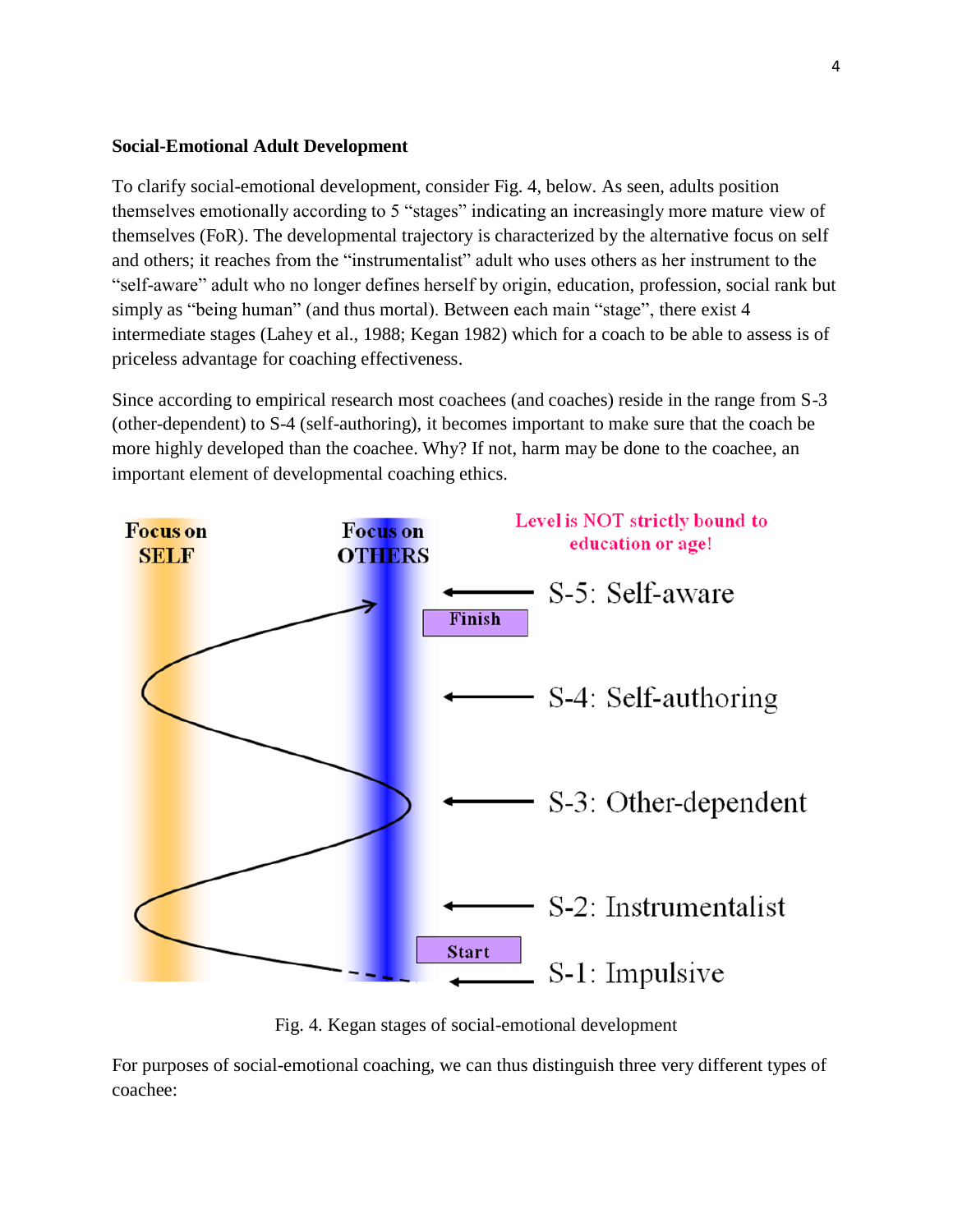- 1. The Other-Dependent individual who defines herself by the expectations of physical and/or internalized others who are needed to safeguard her own self image (65% of people).
- 2. The Self-Authoring individual who is secure in her own value system, respecting others but not subordinating herself to them when making decisions, even if risking rejection or death (25% of people). (M. Luther: "Here I stand, I can do no other".)
- 3. The Self-Transforming individual who is no longer defining herself by her origin, education, social rank, etc., but is aware of her own limitations and common humanity, and thus capable of ceding own advantages to the realization of the common good (<10% of people).

\*\*\*

# **Cognitive Adult Development Relative to Organizational Structure**

But there is not just one, there are two developmental-coaching approaches.

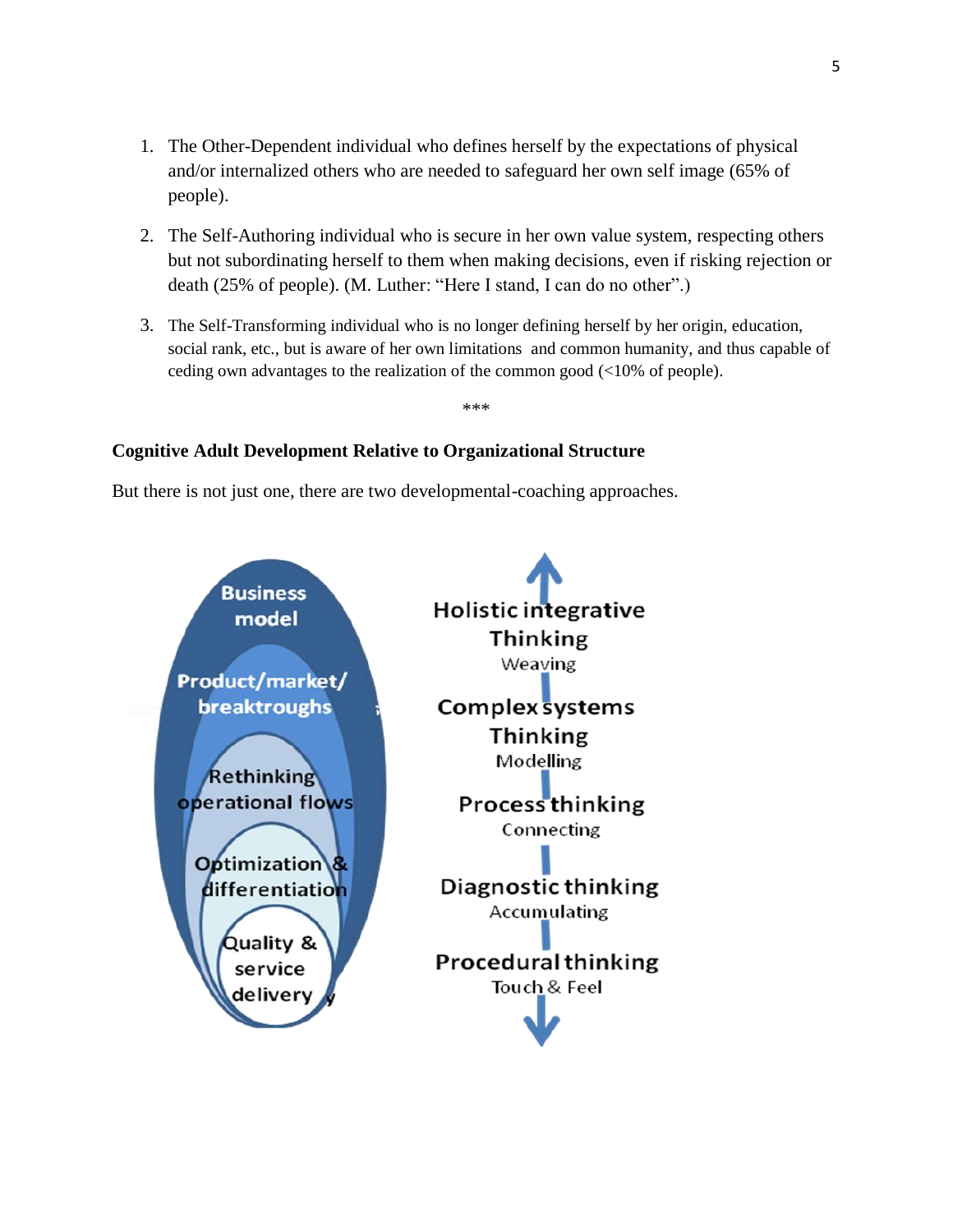Fig. 5. Five levels of role accountability in organizations, requiring different coaching approaches (Courtesy Jan De Visch)

In the *Constructive Developmental Framework (Laske 2008, 2005)*, social-emotional development is seen as only one side of the coin. The other side, cognitive development, is a second, intrinsically related, dimension. This cognitive aspect of developmental coaching is today vastly neglected, despite the fact that it may well be the most important dimension of executive coaching in particular. The reason for this is that coaches don't practice dialectical thinking, having -- without realizing it -- remained strictly logical thinkers. But logical thinking cannot fathom the complexity of organizations and their teams.

Organizations are composed of different levels of role accountability. Each of these constitutes a different universe of discourse with its own idiosyncratic ways of thinking, as shown in Fig. 5 above. There are vast developmental differences between coachees concerned with quality and service delivery (at the lowest level of the organization), and those who envision the future by creating breakthroughs and designing new business models. One cannot anticipate the future using logical thinking; holistic thinking is needed. Therefore, coaching is likely to fail if the coach is not knowledgeable about organizational structure and cannot conceive of it dialectically.

At the higher level of work delivery, neither behavioral nor social-emotional coaching, even in combination, are sufficient. What is required is cognitive-developmental coaching that helps executives to gain a clearer concept of their role and tasks, as well as a systemic approach to work with teams. Central at the upper levels of accountability is an overriding need to think holistically and systemically, with great fluidity (De Visch 2014, 2010).

At the present time, an adequate model for executive coaching that takes adult-developmental findings into account does not seem to exist. The exception is CDF, the Constructive Developmental Framework. This framework contains the "Dialectical Thought Form Framework" (DTF) that is focused on transcending logical thinking, both in coaches and coachees. In the coach training program of the Interdevelopmental Institute [\(www.interdevelopmentals.org\)](http://www.interdevelopmentals.org/), DTF is the basis of teaching coaches a form of deep thinking here referred to as "dialectical thinking" (Laske, 2015a).

#### **What is Dialectical Thinking?**

Dialectical thinking has a long tradition in philosophy but has not been adopted by organizations. It is essentially a way of "thinking logically beyond formal logic". Such thinking becomes developmentally possible from late adolescence onward. When properly nurtured, it develops into sophisticated ways of handling complexity – of life and work – that logical thinking cannot rival.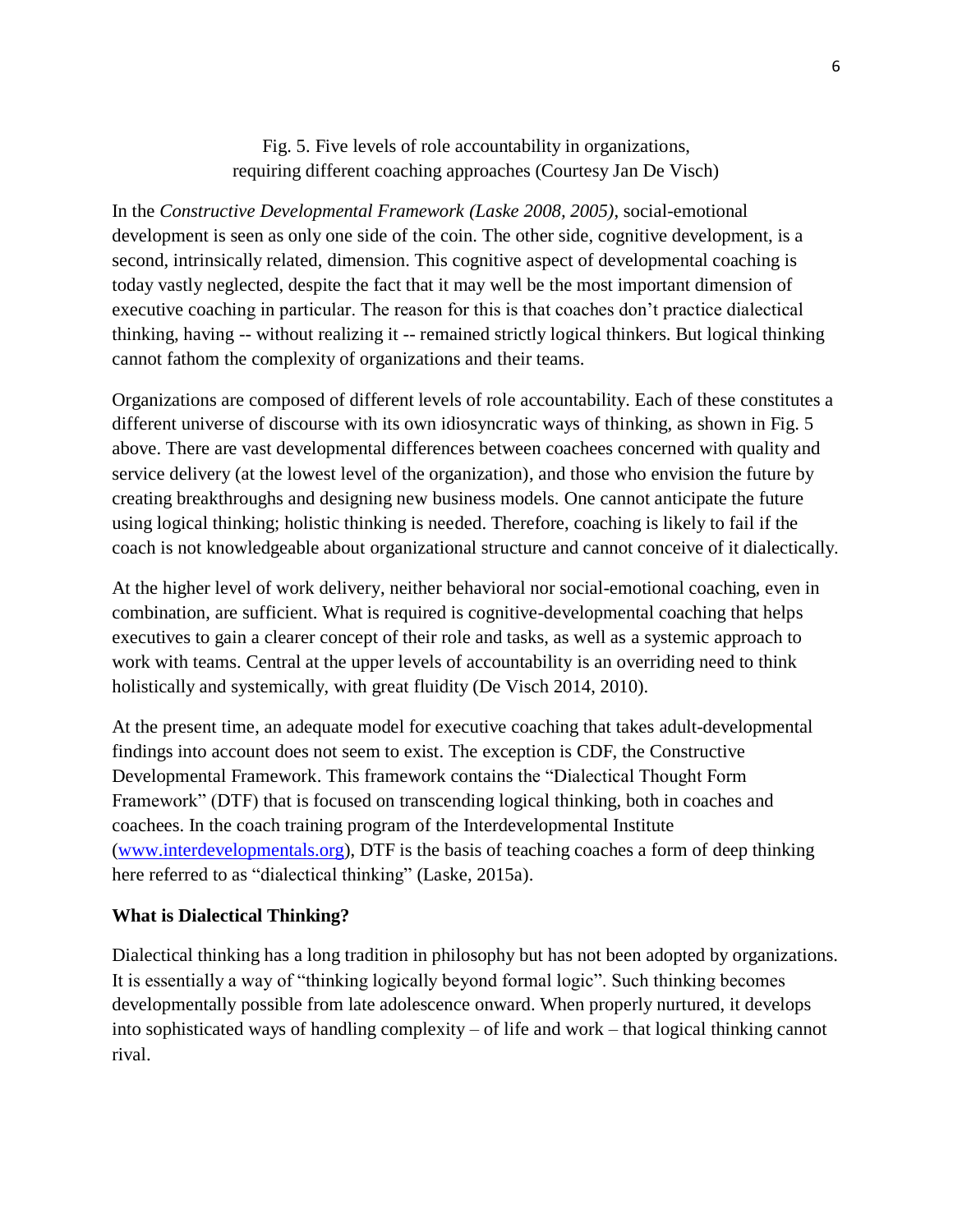According to research by Basseches (1984) and Laske (2008), dialectical thinking is best conceived as based on four classes of *thought forms* – C (context), P (process), R (relationship), and T (transformation) -- as shown in Fig. 6, below, and develops in four phases, as shown in Fig. 7, below.

As shown in Fig. 6, each of the moments of dialectic (or classes of thought forms: C, P, R, T) makes visible to the thinker a different aspect of the world. But logical thinking is firmly ensconced in  $C$  – Context --, and cannot grasp either P, R, or T. It is only when thought forms representing these four dimensions are *coordinated* in a thinker's mental process that truly transformational thinking emerges in middle and late adulthood. If left unschooled, such thinking never develops, to the detriment of both coach and coachee.



Fig. 6. The four moments of dialectic, giving rise to dialectical thought forms

To get an inkling of the need for transformational, "dialectical" thinking, imagine an executive team deliberating how to change its present business model to best the competition, increasingly consisting of small, lean, and mean organizations. (Such small organizations are without much of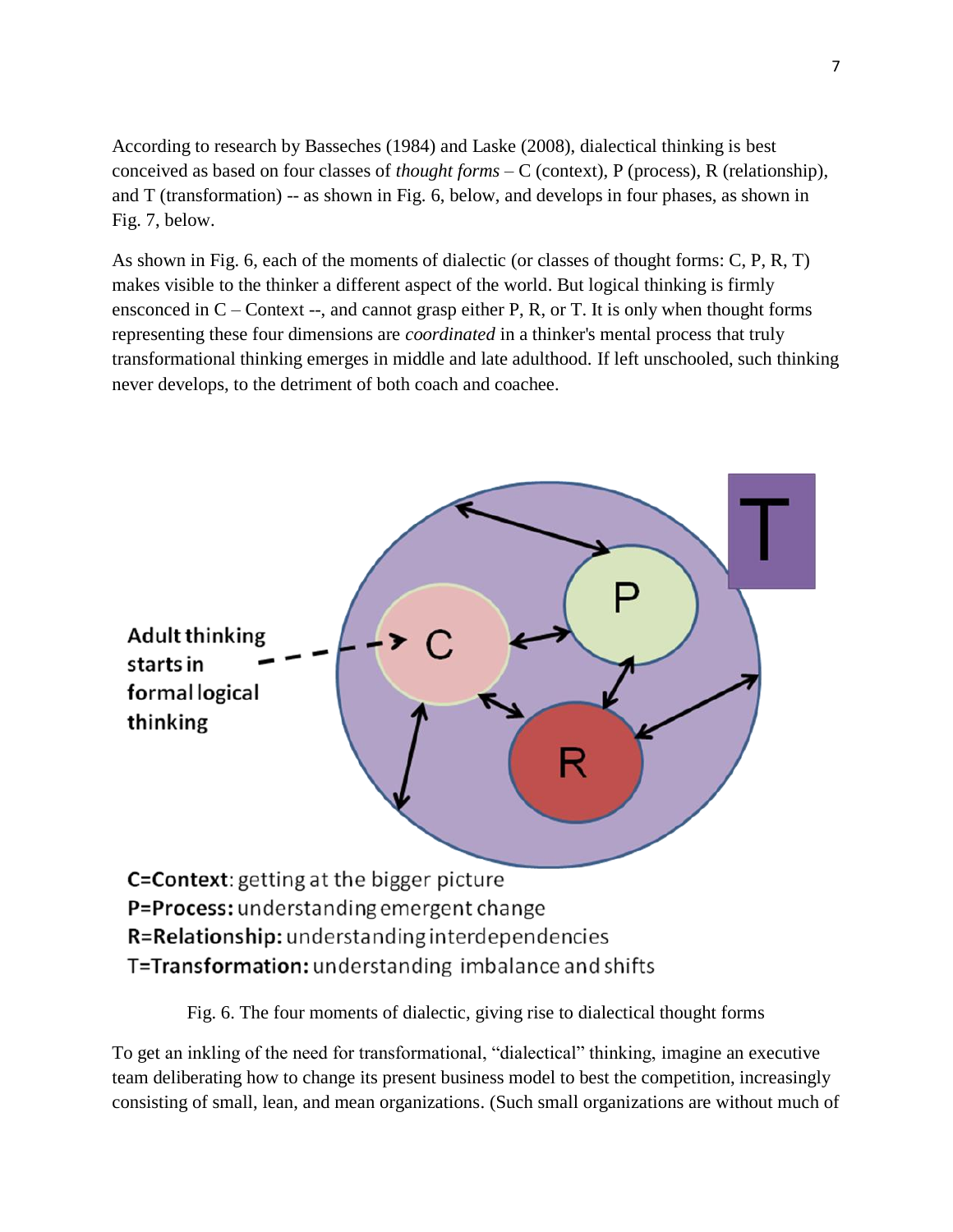a legacy structure, and therefore are able to change their business model quickly and by directly responding to customers.) How far is an executive team going to get when thinking about a new business model in terms of formal logic? Not very far.

If your coachee is part of such an executive team, or your client is the team itself, how are you going to help team members create a breakthrough or define a new business model when exclusively focused on their "behavior" and their interpersonal process, but not on their way of thinking? You surely won't be very effective unless you can show team members, individually or together, how to size up the future they are looking into by using dialectical thought forms.

## **Developmental Coaching Uses Natural Developmental Resources**

**It is here that evidence-based developmental coaching comes in, in its two forms: socialemotional and cognitive coaching.** The tools for such coaching have existed for 15 years now. Not only can the coach learn to assess the social-emotional level of coachees by structured interview (see [http://interdevelopmentals.org/product/measuring-hidden-dimensions-volume-1-e](http://interdevelopmentals.org/product/measuring-hidden-dimensions-volume-1-e-book-pdf/)[book-pdf/\)](http://interdevelopmentals.org/product/measuring-hidden-dimensions-volume-1-e-book-pdf/), s(he) can do same for giving feedback to a coachee on the phase of dialectical thinking development s(he) is presently in [\(http://interdevelopmentals.org/product/measuring](http://interdevelopmentals.org/product/measuring-hidden-dimensions-volume-2-e-book-pdf/)[hidden-dimensions-volume-2-e-book-pdf/,](http://interdevelopmentals.org/product/measuring-hidden-dimensions-volume-2-e-book-pdf/) and [http://interdevelopmentals.org/product/dialectical-thinking-for-integral-leaders-a-primer/\)](http://interdevelopmentals.org/product/dialectical-thinking-for-integral-leaders-a-primer/).

It would be hopeless to teach coaches and coachees dialectical thinking if adult developmental resources did not enable adults to go beyond formal logical thinking as part of the loss of egocentrism of which I have spoken. But such resources do exist. As research has shown, dialectical thinking develops over four phases, starting in late adolescence. In each phase, a new set of thought forms  $(C\rightarrow P\rightarrow R\rightarrow T)$  becomes available to the adult until in the last phase they are all coordinated with each other, yielding high fluidity of thinking.

In DTF, phases are determined by assessment, via structured interview, in the form of a "fluidity index". The index shows the coachee's fluidity in coordinating thought forms deriving from the four moments of dialectic,  $-$  C, P, R, T. The higher the phase, the higher dialectical-thinking fluidity.

For example, a beehive cannot be grasped by way of context thought forms alone (C) that conceive of it only as a static configuration. A beehive is a living organism determined by unceasingly emergent change (P) and characterized by dense relationships between its elements (R). It is only when thought forms of these three classes - C, P, R - are coordinated by a thinker that a full and realistic, "transformational" picture of the beehive arises (T). The same holds true for a human organization.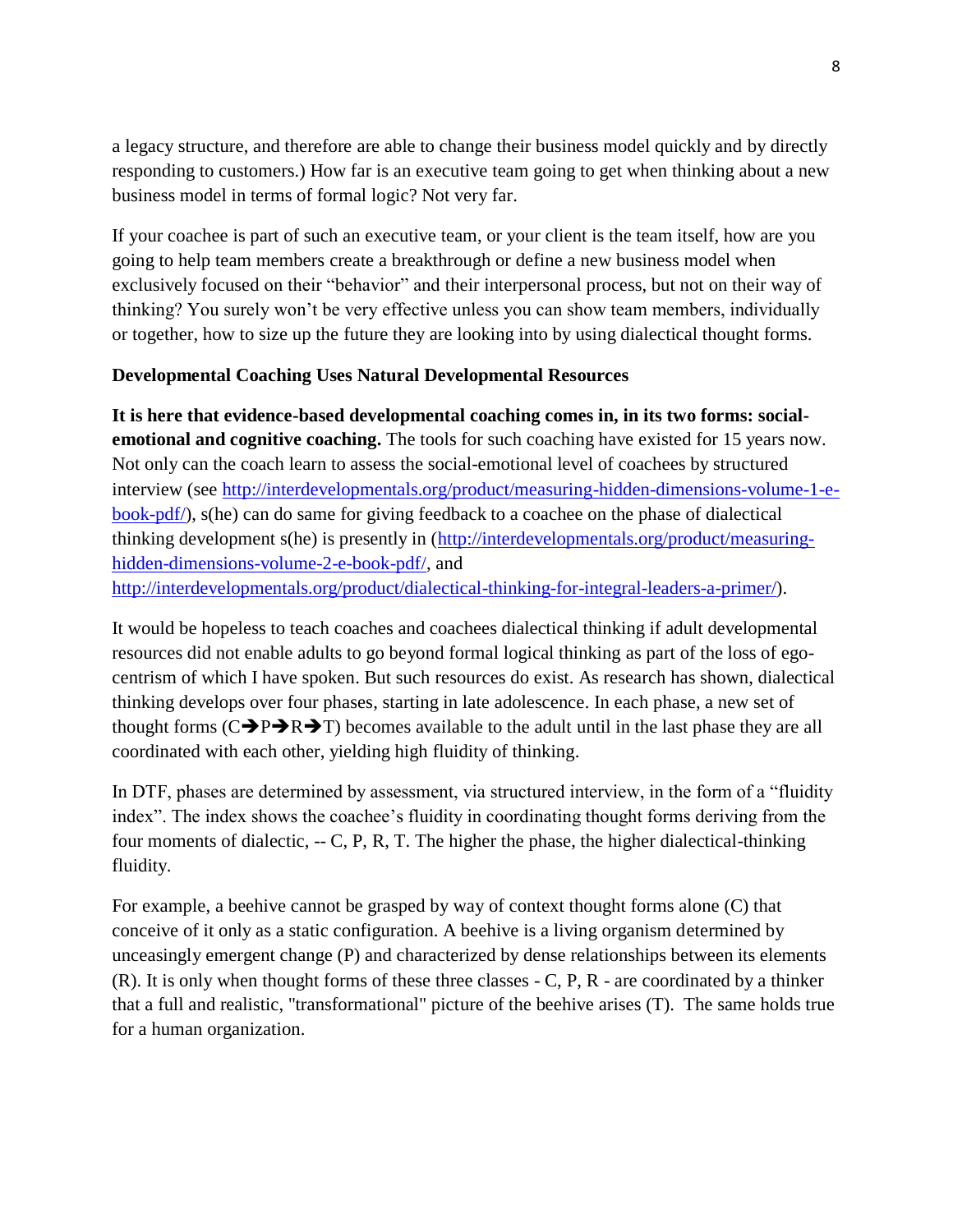

Copyright @ Laske and Associates 2006



We best think of phases of dialectic as indicating that four very different inquiring systems are used, each with its own peculiar questions and answers about the real world. As people reach a new phase of dialectical thinking, a new, qualitatively different, world arises for them. Clearly, coaching an executive who is presently in phase 2 of dialectical thinking by using nothing but formal logic is going to be counter-productive for the coachee. In fact, it would do harm because a coachee in phase 2 has already mastered the basis of thinking dialectically and gains nothing from being reduced by the coach to formal logical thinking. That is, of course, even more true for an executive in phase 3 or 4 of cognitive development.

### **What about coaching teams?**

Most work in organizations today is done by teams. Coaching individuals to be effective team members is therefore a crucial task in executive coaching, even before focusing on team coaching itself.

Teams are typically developmentally mixed, in the sense that team members' social-emotional and cognitive levels to do not match. As a result, as coaches we are always dealing with upwardly or downwardly *divided* teams, meaning teams in which a more or less developed majority is pinned against a less or more developed minority. This holds both social-emotionally and cognitively, thus effecting both the interpersonal and task process of the team. A coach who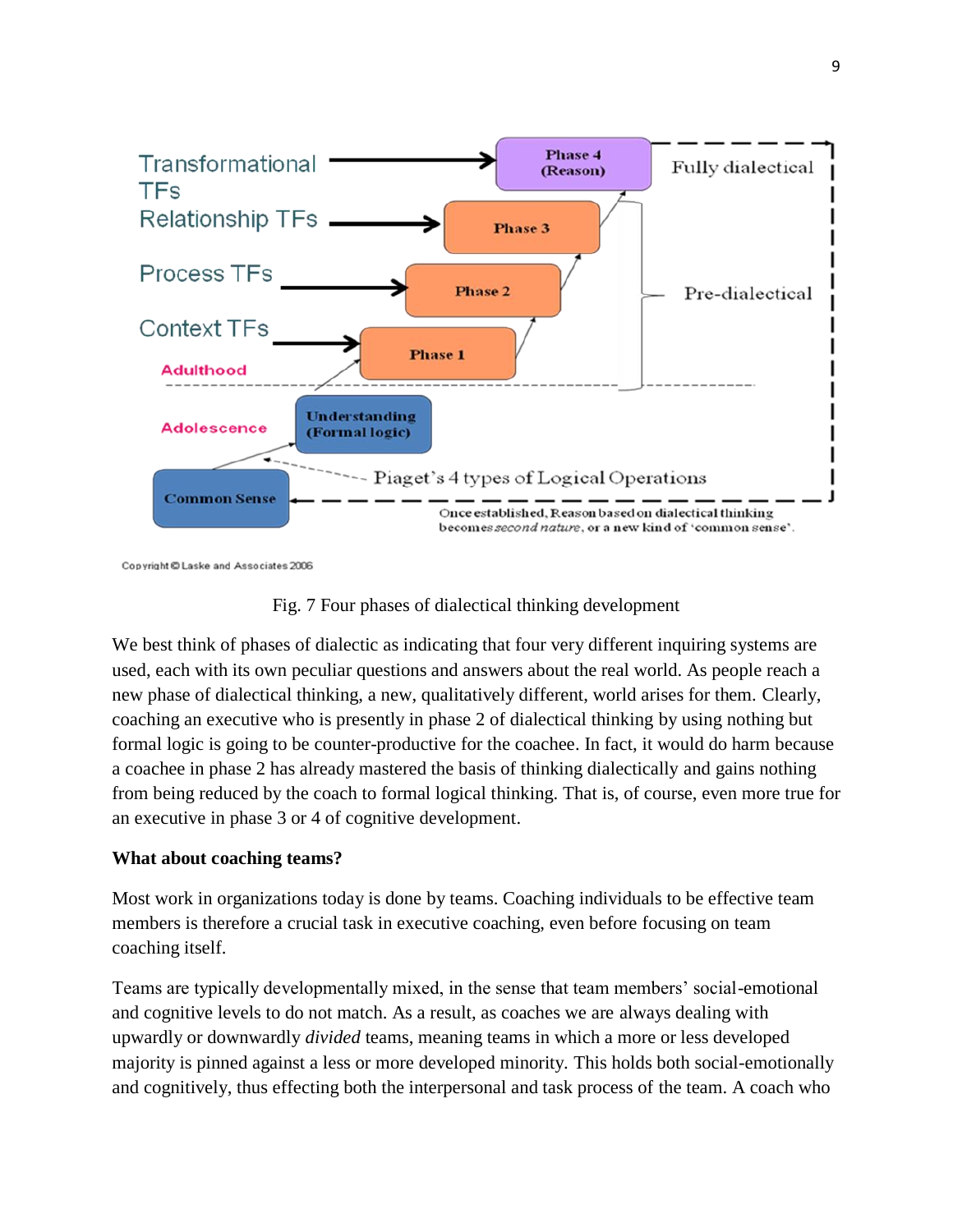does not understand and cannot manage developmental team divisions is going to fail since these divisions, while they show up in behavior, are not caused, but rather cause, behavior.

If we distinguish teams' interpersonal process from their task process (where the actual issues are worked on), we can say that the former is social-emotionally, the second cognitively, determined. This indicates that a team coach who is conversant with developmental theory, and who therefore can work both social-emotionally and cognitively, is more likely to be effective than a coach focused only on team members' behavior. Such a coach knows what to pay attention to and focus on, depending on the issues brought forward by the coachee that have nothing at all to do with behavior, but rather with Frame of Reference.

Below, a short summary of possible coaching procedures for working with teams.

# **Meaning Making**

- Focus on team members expectations of each other and bonding/belonging:
	- Surface divergencies in values and experiences regarding the actions to be taken.
	- Protocol to handle tensions in a safe and authentic way.
	- Discuss directly the emotional connection with the emerging consensus.

# **Sense Making**

- Focus on team members ability to grasp the biggest picture:
	- Pursue mind opening strategies.
	- Create a progressive inclusion path of the multitude of pieces/aspects of the solution, coordinating different subsolutions.
	- Taking a first step on opened up opportunities and tackling friction between what is possible and what is realisable.

Fig. 8. Coaching strategies focused on meaning making and sense making (thinking), respectively

### **CONCLUSION**

As I have detailed throughout, an entire piece is still missing from present-day professional coaching. Most coaches do not know who their client is developmentally. Most coaches also don't know their own adult-developmental profile and thus have only a fuzzy notion of what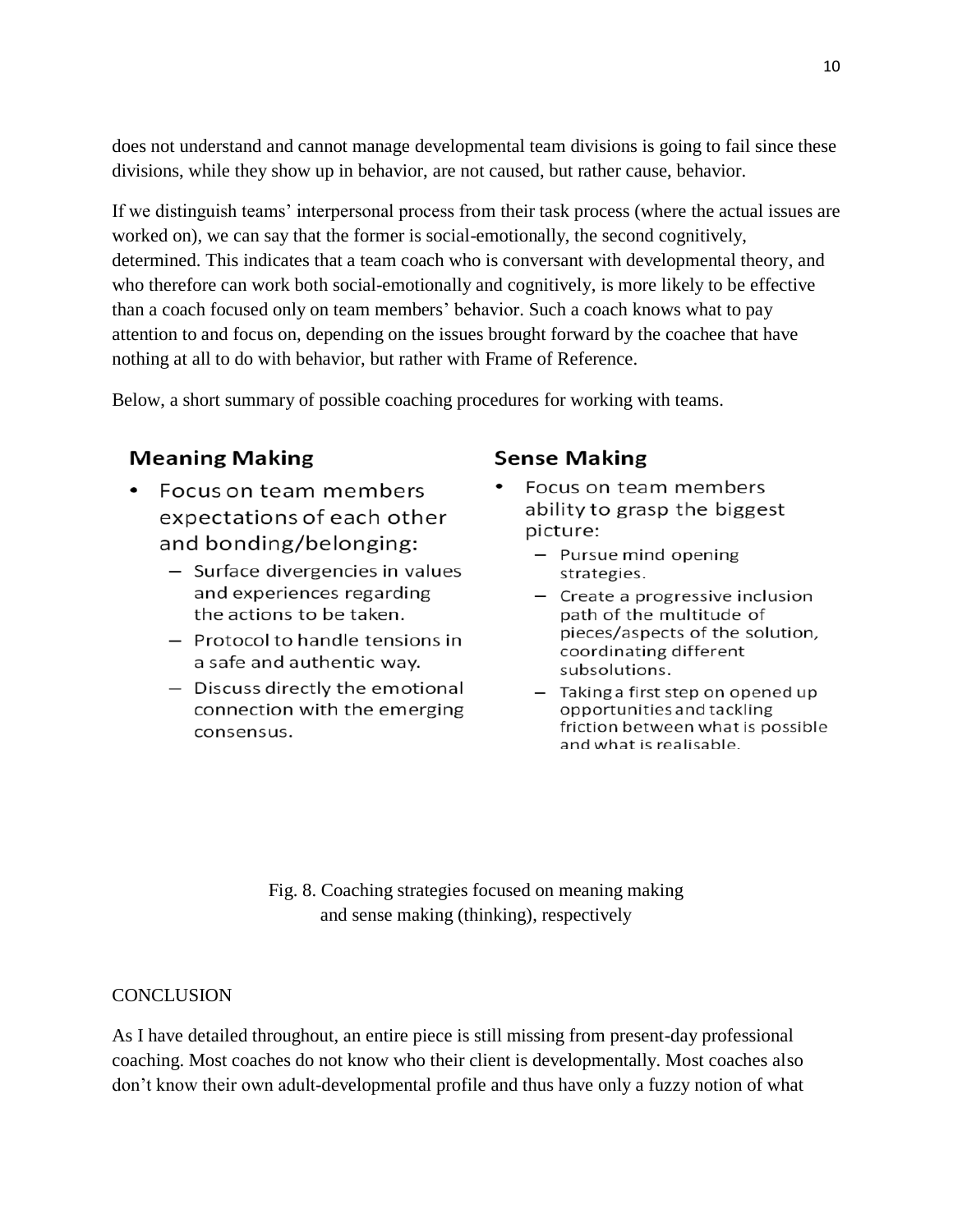coachees they can do more harm than good for. As a result, coaches are less effective than they could be, especially in coaching executives at high levels of organizational responsibility.

## **How to define a professional evidence-based developmental coach?**

A master developmental coach, in her work with individuals and/or teams, should be able to work both social-emotionally and cognitively. She should know how to combine these two ways of working, and also know when and how to switch from one mode to the other. Such a coach should be able to decide when there is a need to work behaviorally and when developmental coaching is required, able to transition between the two as the coachee's situation demands.

To achieve this level of coaching expertise, a high level of continuing professional education is needed. Most "coaching schools" do not offer such education, following their own, limited behavioral (or developmental) coaching model.

At the Interdevelopmental Institute (IDM; [www.interdevelopmentals.org\)](http://www.interdevelopmentals.org/), we certify coaches in both social-emotional and cognitive techniques and ways of working as a matter of course, introducing them also into the fabric of organizational role designs. Our purpose in this is to evolve clients' Frame of Reference, knowing that behavioral change will follow once coachees reach a new developmental level.

How do coaches learn the *Constructive Developmental Framework* (CDF) on which this paper is based?

As shown at http://interdevelopmentals.org/courses/, after they have learned the basics of developmental theory either through internet courses or in loco workshops, coaches develop a coaching practice based on developmental tools we call social-emotional prompts and cognitive thought forms. Both derive from assessment procedures (which school developmental thinking and listening), but are not primarily used for formal assessment but rather informally in daily practice. Both have a strong impact on coaches' effectiveness with clients, especially executives.

To sum up: in the developmental approach here presented, the focus is on changing clients' behavior indirectly, by changing their Frame of Reference – how they "see" the world. Behavior is considered a *consequence* of acting on specific developmental levels, and thus as an epiphenomenon.

In short, professional coaching has a far way to go to catch up with available adultdevelopmental insights! Surely, the firsts steps toward this goal will be taken in executive coaching, although such insights are equally beneficial in life coaching as any CDF-user will tell you.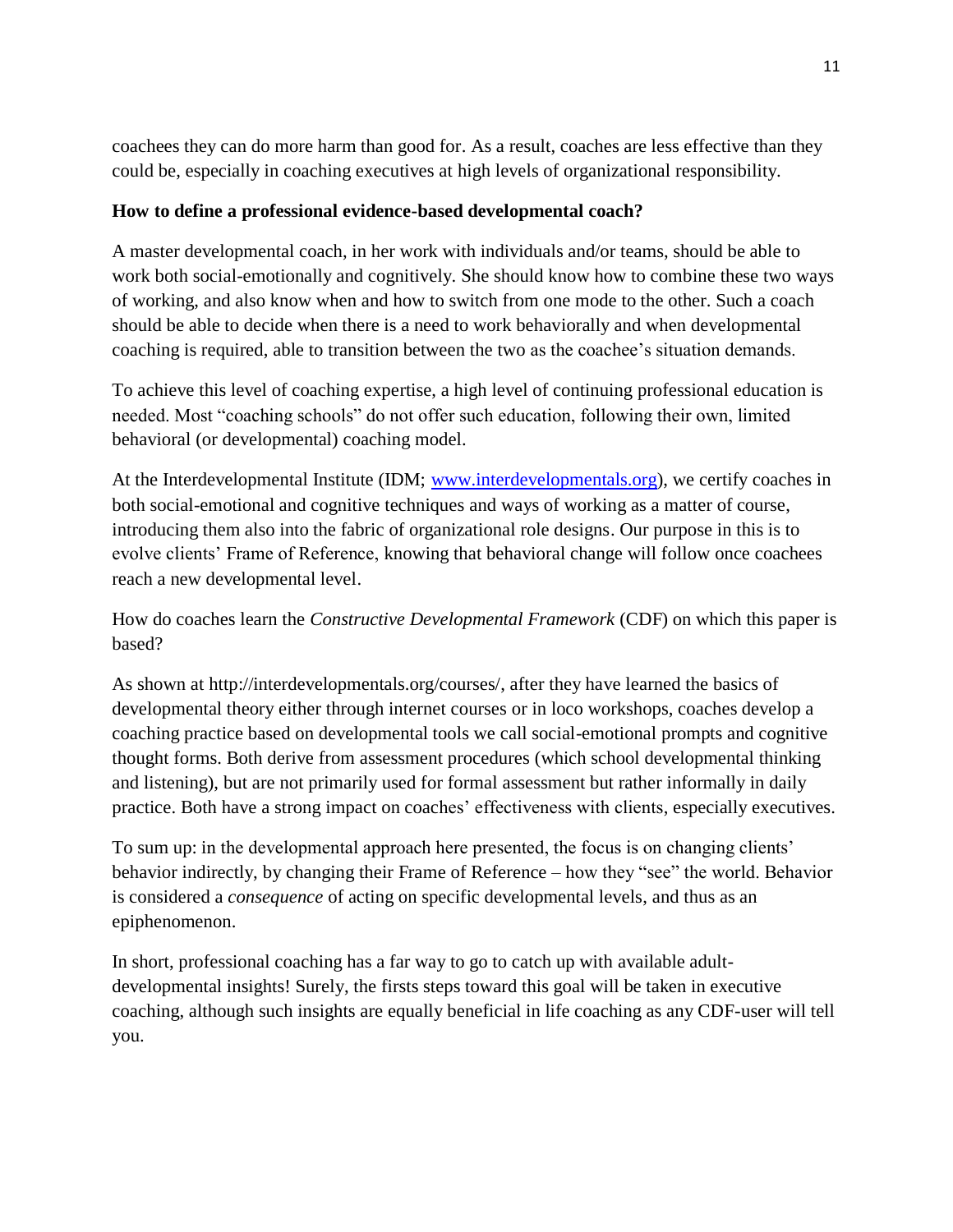#### **Selected bibliography**

Bhaskar, R. 1993. Dialectic: The pulse of freedom. London: Verso.

Basseches, M.1984. Dialectical thinking and adult development. Norwood, N.J.: Ablex.

De Visch, J. 2014. Leadership: Mind(s) creating value(s). Mechelen, Belgium: Connect & Transform Press.

De Visch, J. 2010. The vertical dimension: Blueprint to align business and talent management. Mechelen, Belgium: Connect & Transform Press.

Jaques, E. 1998a. Requisite organization. Arlington, VA: Cason Hall & Co.

Kegan, R. 1994. In over our head. Cambridge, MA: Harvard University Press.

Kegan, R. 1982. The evolving self. Cambridge, MA: Harvard University Press.

Lahey, L. et al. 1988, A guide to the subject-object interview. Harvard Graduate School of Education. Cambridge, MA.

Laske,, O. 2015a. Dialectical thinking for integral leaders: A primer. Tucson, AZ, USA: Integral Publishers.

Laske, O. 2015b. Laske's dialectical thought form framework (DTF) as a tool for creating integral collaborations: Applying Bhaskar's Four Moments of Dialectic to reshaping cognitive development as a social practice, in *Metatheory for the 21st Century, vol. 2*, Mervyn Hartwig (ed), London: Routledge.

Laske, O. 2012. Living through four eras of cognitive development. *Intern. Leadership Review*.

Laske, O. 2010a. On the autonomy and influence of the cognitive-developmental line: Reflections on Adult Development Peaking in Dialectical Thinking. *Integral Theory Conference, JFK University, Pleasant Hills, CA.*

Laske, O. 2010b. Meaning and truth in the integral quadrants. *Integral Theory Conference, JFK University, Pleasant Hills, CA.*

Laske, O. 2008. *Measuring hidden dimensions (vol. 2): Foundations of Requisite Organization.* Medford, MA: IDM Press.

Laske, O. 2005. *Measuring hidden dimensions (vol. 1): The Art and Science of Fully Engaging Adults.* Medford, MA: IDM Press.